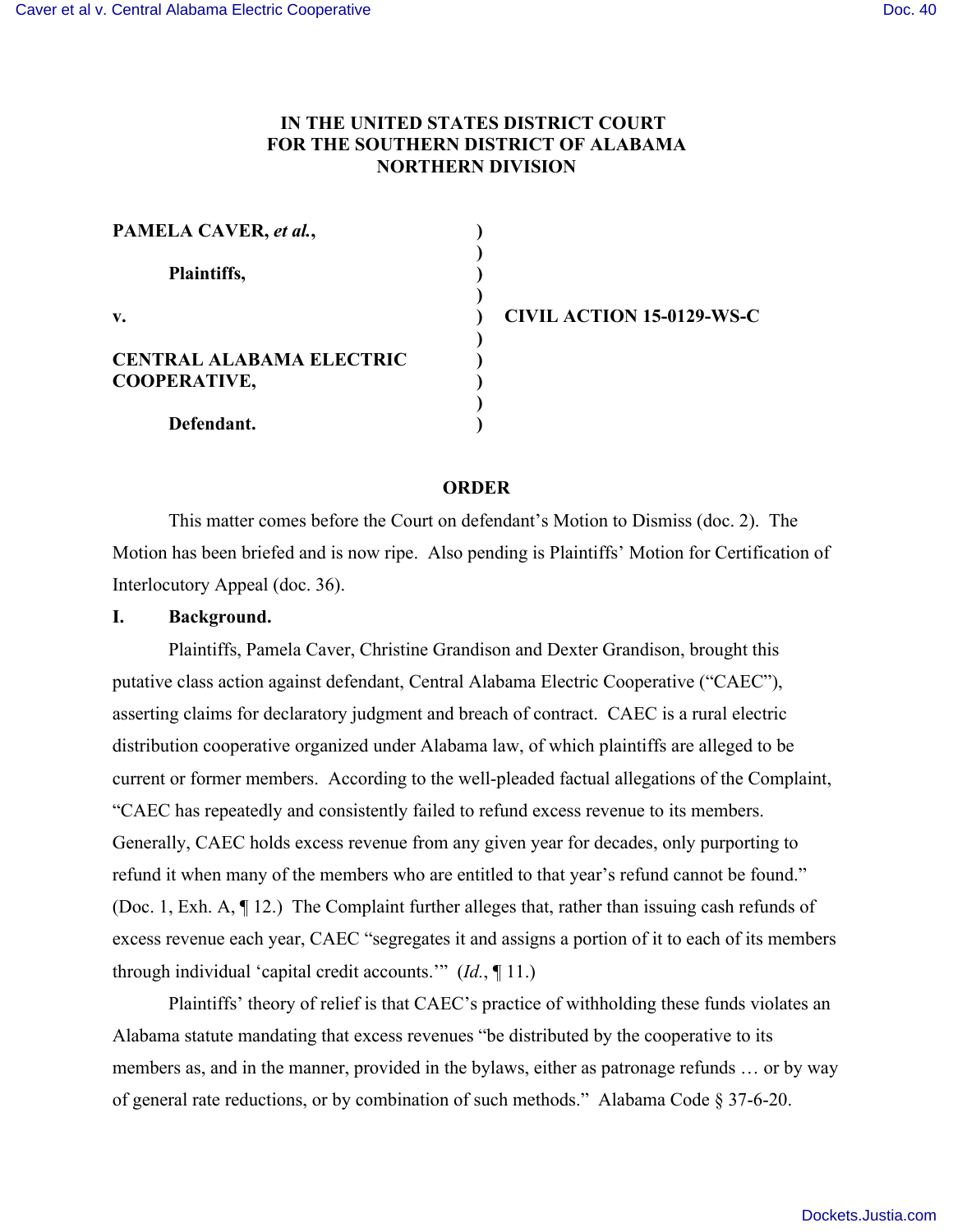Plaintiffs seek a declaration (including an order of restitution) that CAEC is in violation of § 37- 6-20, plus damages on a breach of contract claim alleging that CAEC's bylaws are a contract that "incorporates the … legal obligations under Alabama Code Section 37-6-20 to refund excess revenue each year." (Doc. 1, Exh. A,  $\P$  28.)<sup>1</sup>

CAEC has moved to dismiss this Complaint in its entirety on the following grounds: (i) plaintiffs' claims are preempted by the Rural Electrification Act and its accompanying regulations; (ii) plaintiffs do not have a legal right to annual cash distributions under the cited Alabama statute; (iii) plaintiffs agreed to return cash refunds to CAEC in exchange for capital account credits; and (iv) plaintiffs have neither a private right of action nor standing to sue CAEC. Plaintiffs vigorously oppose dismissal on each of these grounds.

#### **II. Analysis.**

#### *A. Legal Standard.*

Defendant's Motion posits that the Complaint fails to state claims upon which relief can be granted, and therefore is properly analyzed under Rule 12(b)(6), Fed.R.Civ.P. To withstand Rule 12(b)(6) scrutiny and comply with the minimum pleading requirements of Rule 8(a), a plaintiff must plead "enough facts to state a claim to relief that is plausible on its face," so as to "nudge[ ][its] claims across the line from conceivable to plausible." *Bell Atlantic Corp. v. Twombly*, 550 U.S. 544, 570, 127 S.Ct. 1955, 167 L.Ed.2d 929 (2007). "A claim has facial plausibility when the plaintiff pleads factual content that allows the court to draw the reasonable inference that the defendant is liable for the misconduct alleged." *Ashcroft v. Iqbal*, 556 U.S. 662, 678, 129 S.Ct. 1937, 173 L.Ed.2d 868 (2009) (citation omitted). "This necessarily requires that a plaintiff include factual allegations for each essential element of his or her claim." *GeorgiaCarry.Org, Inc. v. Georgia,* 687 F.3d 1244, 1254 (11<sup>th</sup> Cir. 2012). Thus, minimum pleading standards "require[ ] more than labels and conclusions, and a formulaic recitation of the elements of a cause of action will not do." *Twombly*, 550 U.S. at 555. As the Eleventh Circuit has explained, *Twombly* / *Iqbal* principles require that a complaint's allegations be "enough to

<sup>&</sup>lt;sup>1</sup> In briefing the Motion to Dismiss, plaintiffs allude to "a claim for unjust" enrichment (Count Three), because CAEC has knowingly retained money that, under clear Alabama statute, belongs to the members." (Doc. 25, at 5.) The Complaint on file in this case is devoid of any such unjust enrichment claim; rather, it is limited to the declaratory/injunctive and breach of contract causes of action identified *supra*. (*See* Doc. 1, Exh. A.)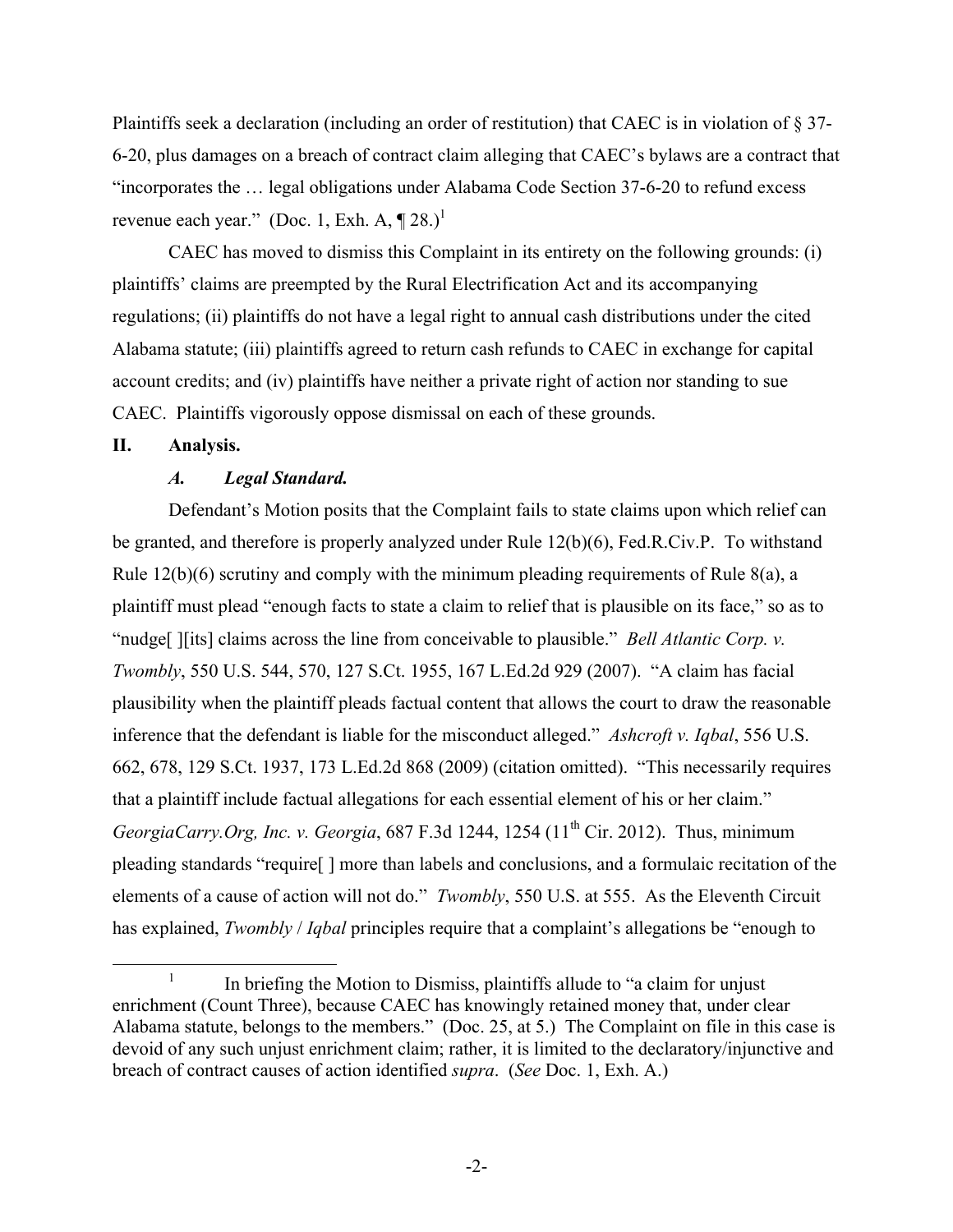raise a right to relief above the speculative level." *Speaker v. U.S. Dep't of Health and Human Services Centers for Disease Control and Prevention*, 623 F.3d 1371, 1380 (11<sup>th</sup> Cir. 2010) (citations omitted). "To survive a 12(b)(6) motion to dismiss, the complaint does not need detailed factual allegations, ... but must give the defendant fair notice of what the plaintiff's claim is and the grounds upon which it rests." *Randall v. Scott*, 610 F.3d 701, 705 (11<sup>th</sup> Cir. 2010) (citations and internal quotation marks omitted).

For purposes of this Rule 12(b)(6) analysis, the Court accepts as true all well-pleaded factual allegations of the Complaint, and draws all reasonable inferences in the plaintiffs' favor. *See, e.g., Keating v. City of Miami,* 598 F.3d 753, 762 (11<sup>th</sup> Cir. 2010) (in reviewing Rule 12(b)(6) motion, court must "accept[] the facts alleged in the complaint as true," "draw[] all reasonable inferences in the plaintiff's favor," and "limit[] our review to the four corners of the complaint"). Notwithstanding this deference to plaintiffs' pleading at the Rule 12(b)(6) stage, it is also true that "[l]egal conclusions without adequate factual support are entitled to no assumption of truth." *Mamani v. Berzain*, 654 F.3d 1148, 1153 (11<sup>th</sup> Cir. 2011).

#### *B. Section § 37-6-20 Does Not Require an Annual Cash Refund.*

The central argument animating CAEC's Motion to Dismiss is that the Alabama statute on which plaintiffs' claims rest "establishes as a matter of law that the Plaintiffs have no legal or property right to demand a cash distribution of patronage capital at any time." (Doc. 2, at 16.) This contention calls for in-depth scrutiny of the terms and features of Alabama Code § 37-6-20, the statute animating plaintiffs' claims.

The basic structure of § 37-6-20 is to identify various categories of items that an electric cooperative may subtract from its revenues for any fiscal year, and to provide for "distribution" of the remainder (referred to herein as "Excess Revenues") to the cooperative's members on an annual basis. Per the express statutory language, Excess Revenues equal "[r]evenues of a cooperative for any fiscal year," less amounts necessary for each of the following: (i) "to defray expenses of the cooperative and of the operation and maintenance of its facilities during such fiscal year;" (ii) "to pay interest and principal obligations of the cooperative coming due in such fiscal year;" (iii) "to finance or to provide a reserve for the financing of, the construction or acquisition by the cooperative of additional facilities to the extent determined by the board of trustees;" (iv) "to provide a reasonable reserve for working capital;" (v) "to provide a reserve for the payment of indebtedness of the cooperative maturing more than one year after the date of the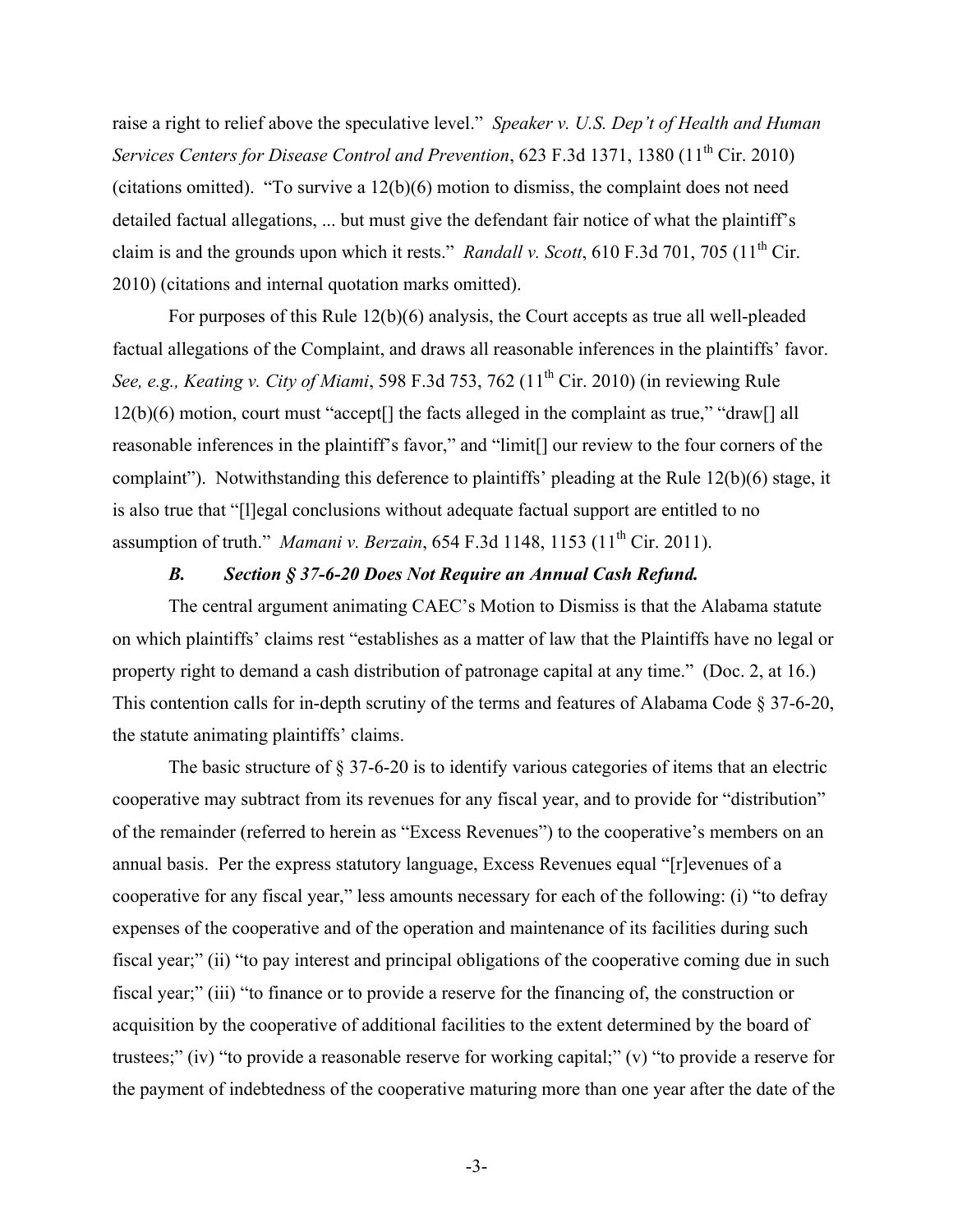incurrence of such indebtedness in an amount not less than the total of the interest and principal payments in respect thereof required to be made during the next following fiscal year;" and (vi) "to provide a fund for education in cooperation and for the dissemination of information concerning the effective use of electric energy and other services made available by the cooperative." Alabama Code § 37-6-20.

Having defined what Excess Revenues are, the statute then directs that such funds "*shall be distributed by the cooperative to its members as, and in the manner, provided in the bylaws, either as patronage refunds* prorated in accordance with the patronage of the cooperative by the respective members paid for during such fiscal year *or by way of general rate reductions*, or by combination of such methods." *Id.* (emphasis added). In both their Complaint and their brief opposing the Rule 12(b)(6) Motion, plaintiffs assert that § 37-6-20 obligates CAEC to distribute Excess Revenues to its members on an annual basis via cash payment or rate reduction.<sup>2</sup> By contrast, CAEC adopts the position that nothing in § 37-6-20 requires it to make annual cash refunds of Excess Revenues to its members, and that the statute allows it instead to distribute such Excess Revenues via accounting credits retired by the Board as cash payments many years later.<sup>3</sup> This dispute is absolutely central to this litigation. The premise of plaintiffs' Complaint is that § 37-6-20 requires CAEC to pay out annual cash distributions of Excess Revenues, and that CAEC's practice of allocating those funds to "individual capital credit accounts" for its members and returning "excess revenues to its members as late as 30 years after these credits are earned"

<sup>&</sup>lt;sup>2</sup> *See* doc. 25, at 4 ("The statute mandates distribution of a refund, and discretion lies only in the method of refunding (rate reduction, cash payment, or combination of methods, which are the only methods recognized by the statute)."); doc. 25, at 15 ("The Alabama statute, by contrast, gives cooperatives more limited discretion to distribute annual Excess Revenues in Patronage Capital – distributions must be in cash or by general rate reductions or a combination of methods."). The "rate reduction" option does not appear germane to this dispute, the crux of which is whether CAEC violates the statute by making distributions via accounting credits rather than cash payments. Thus, this Order devotes scant attention to the "rate reduction" means of complying with § 37-6-20 because no one is arguing that CAEC actually utilized that mechanism here, or that CAEC's attempts to do so somehow ran afoul of the statute.

<sup>3</sup> *See* doc. 2, at 11 ("Nothing in the Alabama statute in question establishes any right to a cash refund of 'Patronage Capital.'"); doc. 27, at 12 ("The statute does not prohibit that distribution taking the form of a credit to be retired as cash on a 30-year FIFO method over which time rates were reduced by the use of the capital to reduce borrowing costs.").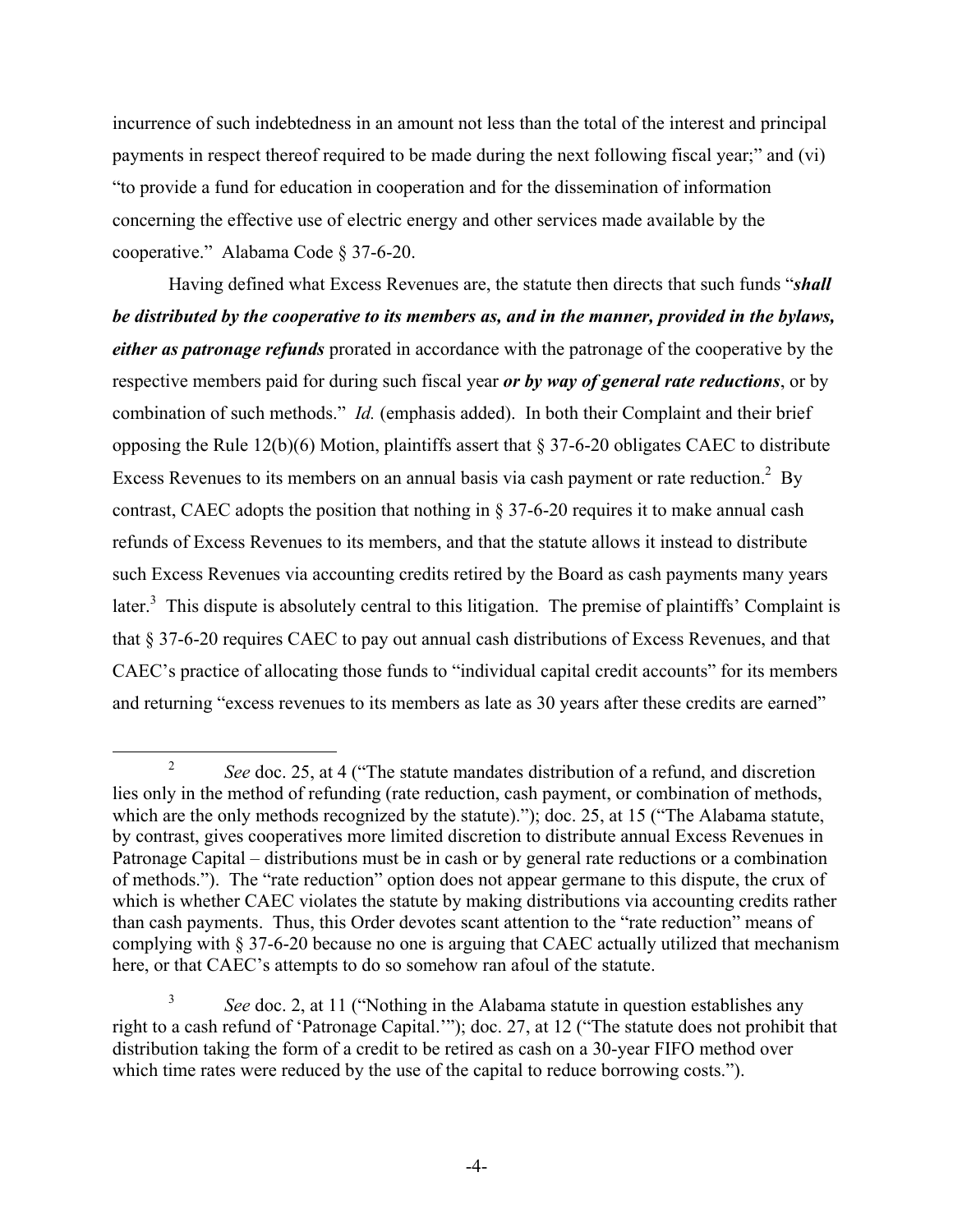constitutes "a clear violation of Section 37-6-20." (Doc. 1, Exh. A, ¶¶ 11-12.) CAEC counters that the statute contains neither a requirement of cash distributions nor a prohibition on creditbased distributions. As a pure question of law, this issue of statutory interpretation (*i.e.*, whether § 37-6-20 allows distribution of Excess Revenues by accounting credits or whether it requires such distributions to be made in cash) is well suited for resolution via Rule 12(b)(6) Motion.

In examining § 37-6-20, the Court derives guidance from relevant canons of statutory construction.<sup>4</sup> Courts have long recognized that their "authority to interpret statutory language is constrained by the plain meaning of the statutory language in the context of the entire statute, as assisted by the canons of statutory construction." *Collins v. Experian Information Solutions, Inc.*, 775 F.3d 1330, 1334 ( $11<sup>th</sup>$  Cir. 2015) (citation omitted). Federal courts presume that the legislature "said what it meant and meant what it said." *CBS Inc. v. PrimeTime 24 Joint Venture*, 245 F.3d 1217, 1222 ( $11<sup>th</sup>$  Cir. 2001) (citations omitted). To discern a statute's plain meaning, "[i]n the absence of a statutory definition of a term, we look to the common usage of words for their meaning." *Id.* (citations omitted). Courts "must interpret a statute in a manner consistent with the plain language of the statute unless doing so would lead to an absurd result." *United States v. Wilson*, 788 F.3d 1298, 1310 (11<sup>th</sup> Cir. 2015) (citation and internal quotation marks omitted).

Again, the crucial language of the relevant Alabama statute provides that when electric cooperatives accrue Excess Revenues in a fiscal year, such revenues "shall be distributed by the cooperative to its members as, and in the manner, provided in the bylaws, either as patronage refunds prorated in accordance with the patronage of the cooperative by the respective members paid for during such fiscal year or by way of general rate reductions." Ala. Code § 37-6-20. Pursuant to the plain language of the statute, then, an electric cooperative must distribute Excess Revenues "as, and in the manner, provided in the bylaws." CAEC's Bylaws thus become

<sup>&</sup>lt;sup>4</sup> Of course, in so doing, the undersigned remains cognizant of the limitations on the utility of these principles. After all, "[t]he canons of construction are interpretative tools, … which are no more than rules of thumb that help courts determine the meaning of legislation." *CBS Inc. v. PrimeTime 24 Joint Venture*, 245 F.3d 1217, 1225 (11<sup>th</sup> Cir. 2001) (citation and internal quotation marks omitted).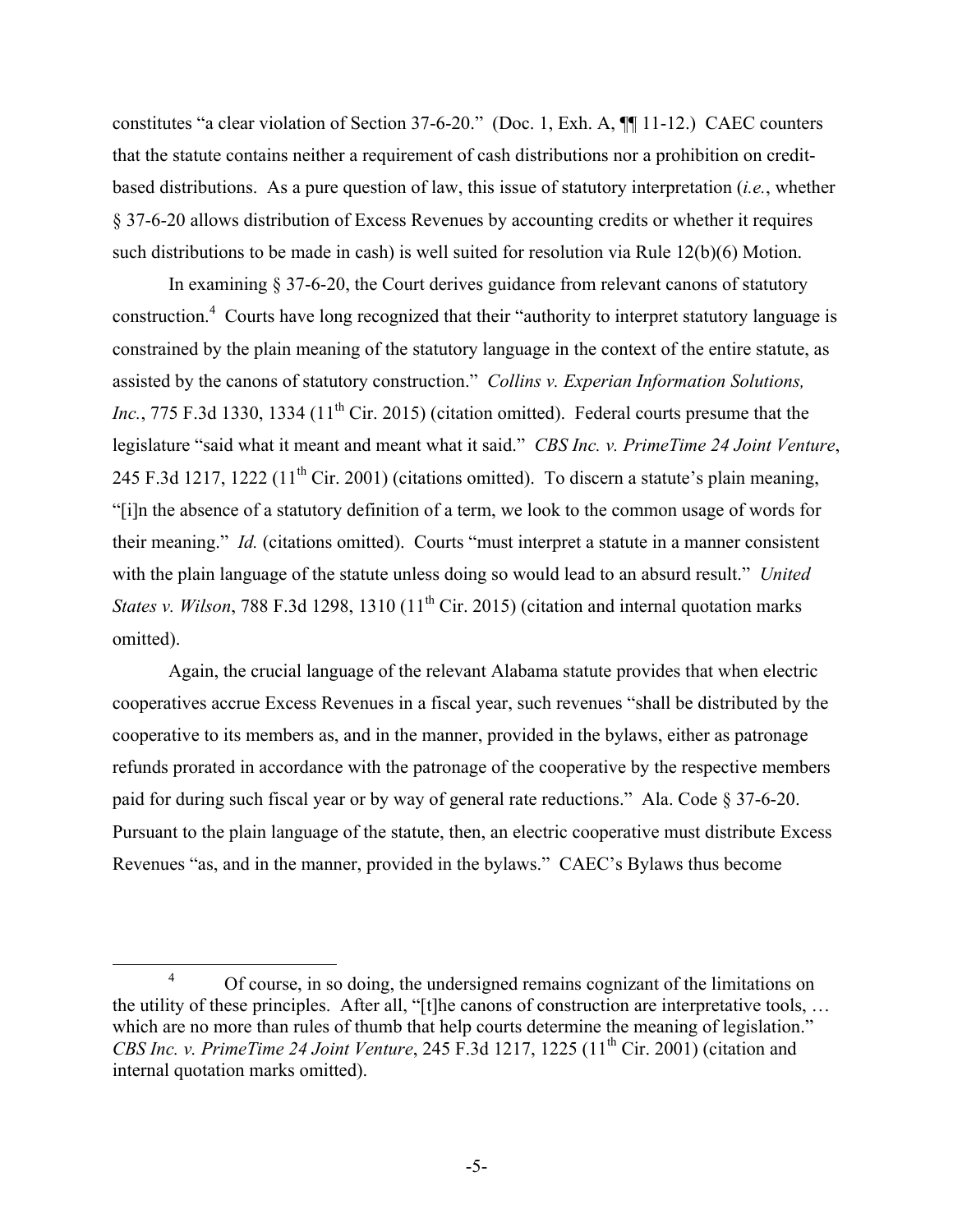significant to the inquiry.<sup>5</sup> It is undisputed that the key passage of the CAEC Bylaws relating to distribution of Excess Revenues reads as follows:

"All such amounts in excess of operating costs and expenses at the moment of receipt by the Cooperative are received with the understanding that they are furnished by the patrons, members and non-members alike, as capital. The Cooperative is obligated to pay by credits to a capital account for each patron all such amounts in excess of operating costs and expenses. The books and records of the cooperative shall be set up and kept in such a manner that at the end of each fiscal year the amount of capital, if any, so furnished by each patron is clearly reflected and credited in an appropriate record to the patron's capital account …. All such amounts credited to the capital account of any patron shall have the same status as though they had been paid to the patron in cash in pursuance of a legal obligation to do so and the patron had then furnished the Cooperative corresponding amounts for capital.

"The Board of Trustees shall determine the method, basis, priority and order of making retirements through capital credits, from time to time, for all amounts heretofore and hereafter furnished as capital ...."

 $*$  \*  $*$  \*  $*$ 

(CAEC Bylaws, § 8.02 (adopted August 11, 2006).)

To recap, then, plaintiffs' claims in this lawsuit are that CAEC is operating in violation of § 37-6-20 by failing to pay out Excess Revenues to its members in the form of cash distributions on an annual basis. On its face, the statute provides that Alabama electric cooperatives such as CAEC must distribute Excess Revenues "as, and in the manner, provided in the bylaws." CAEC's Bylaws state that such funds are to be paid out in the form of credits to each patron's capital account, with those credits being tracked in CAEC's books and records and ultimately retired by the Board of Trustees in its discretion. Thus, CAEC's Bylaws (to which § 37-6-20

<sup>&</sup>lt;sup>5</sup> Plaintiffs' Complaint specifically recites and relies on CAEC's Bylaws as the factual basis of the breach of contract claim asserted as Count Two. (Doc. 1, Exh. A, at ¶ 27.) Moreover, the contents of CAEC's Bylaws appear undisputed; indeed, plaintiffs challenge neither the veracity nor the accuracy of what CAEC describes as its Bylaws. As such, CAEC's Bylaws are properly considered at this time without converting the Motion to Dismiss into a motion for summary judgment. *See, e.g., Day v. Taylor*, 400 F.3d 1272, 1276 (11<sup>th</sup> Cir. 2005) ("the court may consider a document attached to a motion to dismiss without converting the motion into one for summary judgment if the attached document is (1) central to the plaintiff's claim and (2) undisputed," in the sense that "the authenticity of the document is not challenged"); *Pouyeh v. Bascom Palmer Eye Institute*, 2015 WL 3406538, \*6 (11<sup>th</sup> Cir. May 28, 2015) ("A court may consider a document that has been attached to a motion to dismiss … if it is central to the plaintiff's claims and its authenticity is not challenged.").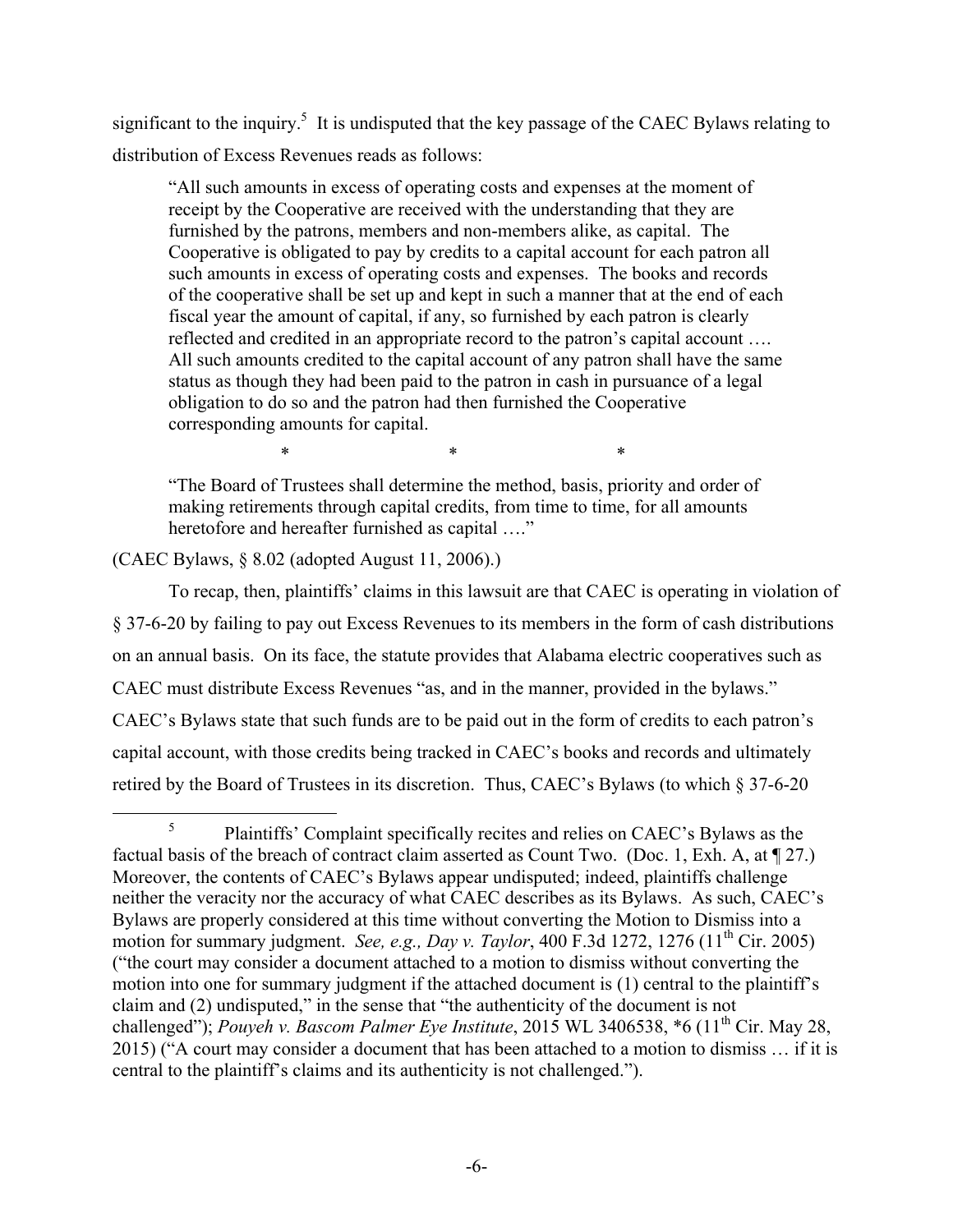defers in establishing the manner of distribution of Excess Revenues) provide for a distribution method in the form of accrual of patronage credits in capital accounts, with such credits to "have the same status as though they had been paid to the patron in cash … and the patron had then furnished the Cooperative corresponding amounts for capital." Certainly, then, nothing in the "as, and in the manner, provided in the bylaws" clause of § 37-6-20 or the corresponding portions of CAEC's Bylaws would lend support to plaintiffs' theory that CAEC is required to make cash payouts of Excess Revenues every year.<sup>6</sup>

Plaintiffs' position is further weakened by a straightforward, plain-language reading of other relevant provisions of § 37-6-20. Recall that the statute requires that Excess Revenues for a fiscal year "shall be distributed" to a cooperative's members "either as patronage refunds … or by way of general rate reductions, or by combination of such methods." Nowhere does the statute use the word "cash" or expressly forbid electric cooperatives from using methods other than cash (such as accounting credits) to "distribute" the required distributions. Nothing in the plain language used in the statute would impose a specific requirement that all such distributions be made in cash. Plaintiffs offer no persuasive argument otherwise; instead, they appear to assume that such a statutory mandate exists. In that regard, plaintiffs' principal argument is that § 37-6-20 "requires that the annually created pool be drained – the statute's word is 'distributed.'" (Doc. 25, at 3.) But a common-sense, plain-meaning construction of the term "distributed" does not confine it to any one method of distribution. A distribution is still a distribution whether made via cash or accounting credits. Either way, the pool would be drained, regardless of whether the money is physically gone or simply segregated in CEAC's accounting records. In short, nowhere in their brief do plaintiffs identify a statutory, textual basis for their

 $6\,$  In their briefs, the parties argue as to whether the patronage capital credits described in the CAEC Bylaws are or are not identical or functionally equivalent to the concept of Excess Revenues embedded in Alabama Code § 37-6-20. (*See* doc. 25, at 3, 14, 19-20 & n.7; doc. 27, at 1-4.) The crucial point for purposes of this Order is not that Excess Revenues and patronage capital are the same (the Court need not and does not make any such finding at this stage), but rather that Excess Revenues are at least a subset of patronage capital. In other words, CAEC's system (as described in its Bylaws) of issuing patronage credits and recording those credits in its members' capital accounts would include what § 37-6-20 calls Excess Revenues. Whether patronage credits would also include types of funds over and above Excess Revenues (and it appears highly probable that they would) is of no consequence to the pending Motion to Dismiss.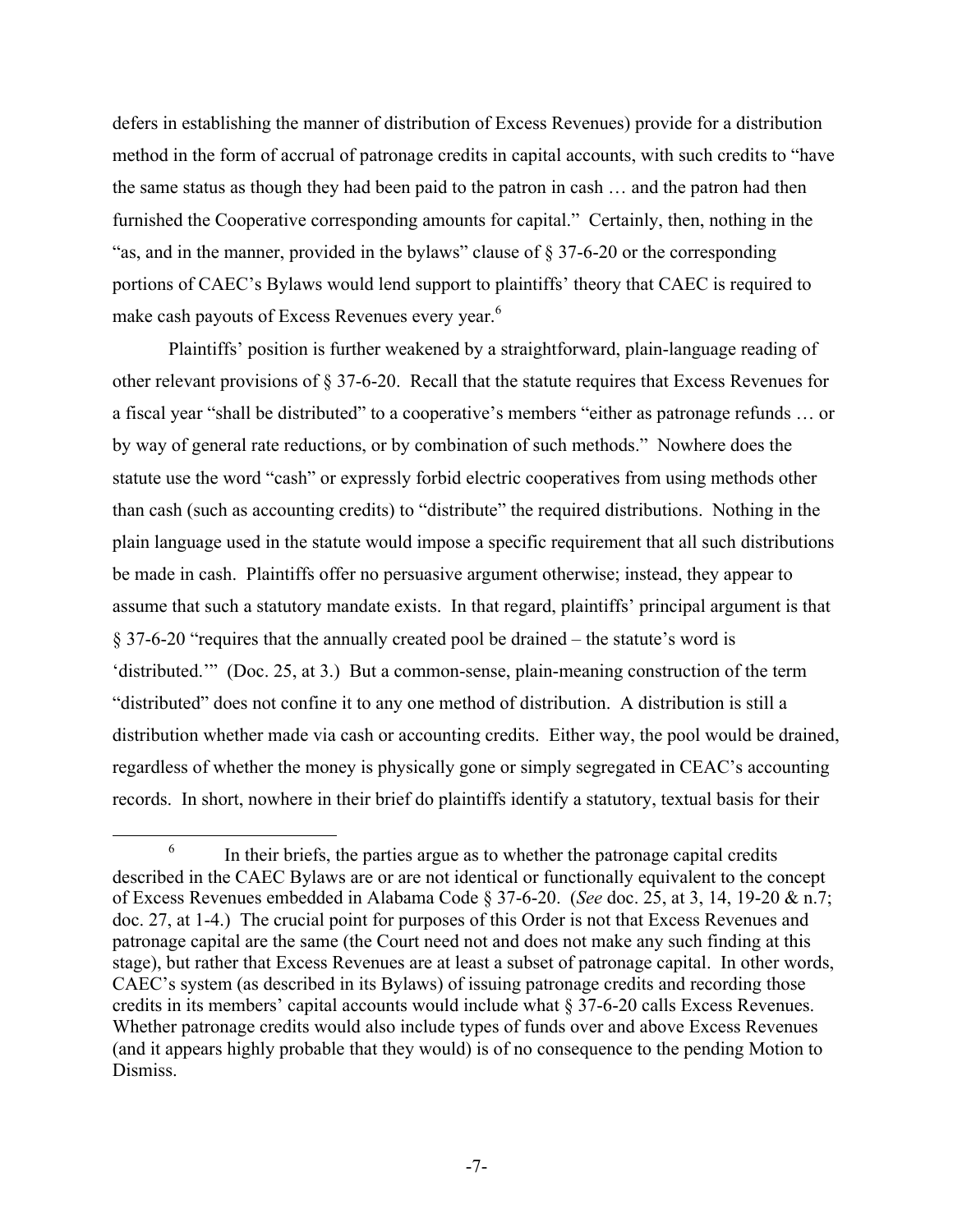belief that CAEC's annual draining of its pool of Excess Revenues must take the form of direct cash payouts to members, or that draining the pool via patronage credits allocated to each member's capital account is impermissible under § 37-6-20. Plaintiffs would have this Court import into the statute limitations, constraints and requirements that are not there. Of course, a court interpreting a statute is not at liberty to engage in such judicial rewriting of its provisions to supplement, alter or improve upon what the legislature said.<sup>7</sup>

Upon examining the "distributed" and "manner" facets of  $\S 37-6-20$  collectively, the infirmities in plaintiffs' theory of liability are further exposed. By its terms, the statute provides that electric cooperatives must distribute Excess Revenues to their members on an annual basis, in the manner provided in their bylaws, either as patronage refunds or general rate reductions. As noted, there is no textual basis in § 37-6-20 for equating the term "distribute" with "make a cash payment."<sup>8</sup> Moreover, the statute expressly defers to each cooperative's bylaws to

<sup>8</sup> To be sure,  $\S 37-6-20$  provides that distributions shall be made "either as patronage refunds … or by way of general rate reductions." Although they never offer any supporting explanation or reasoning, plaintiffs treat the phrases "patronage refund" and "cash payout" as synonyms. Such an assumption is unwarranted. Indeed, the term "patronage refund" is not defined in the statute, and the plain ordinary meaning of a "refund" encompasses concepts of distribution by either cash or credit. Refunds may be issued in cash or in credit. For example, modern consumers who return purchases to retailers are well accustomed to receiving refunds in the form of store credit, rather than cash. Federal regulations governing Rural Utilities Service borrowers discuss "[i]nsurance policy refunds from mutual companies, in cash or as credits against subsequent purchases." 7 C.F.R. § 1767.41, at 505(1). The Federal Trade Commission has written about the value of "specify[ing] requirements for making refunds by means other than cash, check, money order or credit." 79 Fed.Reg. 55615-01, at 55616. The website of popular online payment service PayPal provides a litany of non-cash options describing how "refunds" may be "credited" to customers' accounts.

www.paypal.com/us/webapps/helpcenter/helphub/article/?solutionId=FAQ1083&m=HTQ. And plaintiffs' own brief describes a Tennessee statute as allowing cooperatives "to refund annual excess revenues … by either refunding in cash, reducing rates, or … holding the Patronage Capital and booking IOUs to the Members." (Doc. 25, at 15.) The point is that the word (Continued)

 <sup>7</sup> *See, e.g., Dean v. United States*, 556 U.S. 568, 572, 129 S.Ct. 1849, 173 L.Ed.2d 785 (2009) ("we ordinarily resist reading words or elements into a statute that do not appear on its face") (citation omitted); *Norelus v. Denny's, Inc.*, 628 F.3d 1270, 1300-01 (11th Cir. 2010) ("Courts may not rewrite the language of a statute in the guise of interpreting it in order to further what they deem to be a better policy than the one Congress wrote into the statute."): *Wright v. Secretary for Dep't of Corrections*, 278 F.3d 1245, 1255 (11<sup>th</sup> Cir. 2002) ("Our function is to apply statutes, to carry out the expression of the legislative will that is embodied in them, not to 'improve' statutes by altering them.").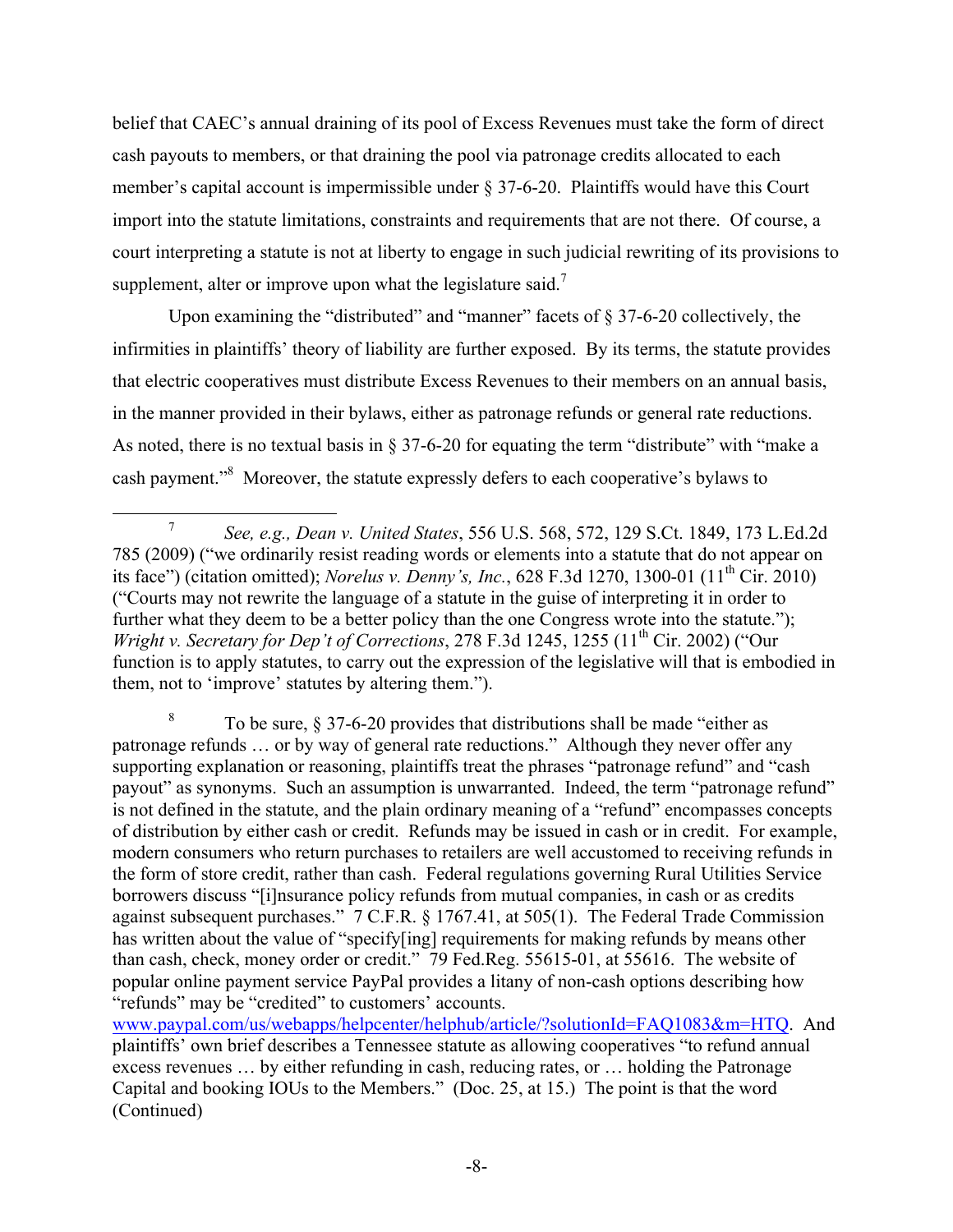determine the "manner" in which the distributions are made. Here, CAEC's Bylaws have established a manner of making annual distributions of Excess Revenues whereby patronage capital credits are posted to each member's capital account, with such credits to be retired over time in the Board's discretion. Far from violating the statute, CAEC's Bylaws are a permissible exercise of the discretion bestowed upon the cooperative by § 37-6-20 to devise a method of distributing Excess Revenues as patronage refunds taking the form of accounting credits.

This construction of § 37-6-20 finds support in a pair of Alabama appellate decisions. In *dicta*, the Alabama Court of Civil Appeals opined that "[e]ven though § 37-6-20 is not a taxing statute, it mandates that a cooperative return any excess advances to its members and *allows those returns to be made in the form of patronage credits*." *State, Dep't of Revenue v. Mon-Cre Telephone Co-op., Inc.*, 702 So.2d 179, 182 (Ala.Civ.App. 1997) (emphasis added). In another case, decided more than a decade earlier, the Alabama Court of Civil Appeals found no legal defects in an electric cooperative's system whereby "[a] separate amount is set up for each patron to indicate the capital furnished during a fiscal year. … If at the end of the fiscal year, the payments into the accounts exceed the actual expenses, there obtains a credit in the capital accounts of the patrons. … Such capital was an obligation to the member against the assets of the cooperative." *State v. Pea River Elec. Co-op.*, 434 So.2d 785, 786 (Ala.Civ.App. 1983). To be sure, *Mon-Cre* and *Pea River* were tax cases, rather than direct challenges by cooperative members seeking disgorgement of Excess Revenues under § 37-6-20. Nonetheless, the point remains that Alabama appellate courts twice looked at, and twice found no fault with, rural electric cooperative practices of distributing Excess Revenues via capital credits (rather than making cash payments), in the context of legal analyses that expressly involved the "distributed"

<u>.</u>

<sup>&</sup>quot;refund" does not irreducibly, automatically equate to "cash refund" in its everyday usage. Innumerable examples can be found  $-$  both inside and outside the law  $-$  of "refunds" that are made via credit to an account rather than cash on the barrelhead. Thus, plaintiffs' reading of the phrase "patronage refunds" in § 37-6-20 as meaning exclusively "cash refunds" misses the mark as a matter of statutory interpretation, because the common ordinary meaning of the term "refunds" embraces both cash and credit varieties. The Court cannot and will not write in the word "cash" before "refund" in § 37-6-20 where the Alabama legislature did not.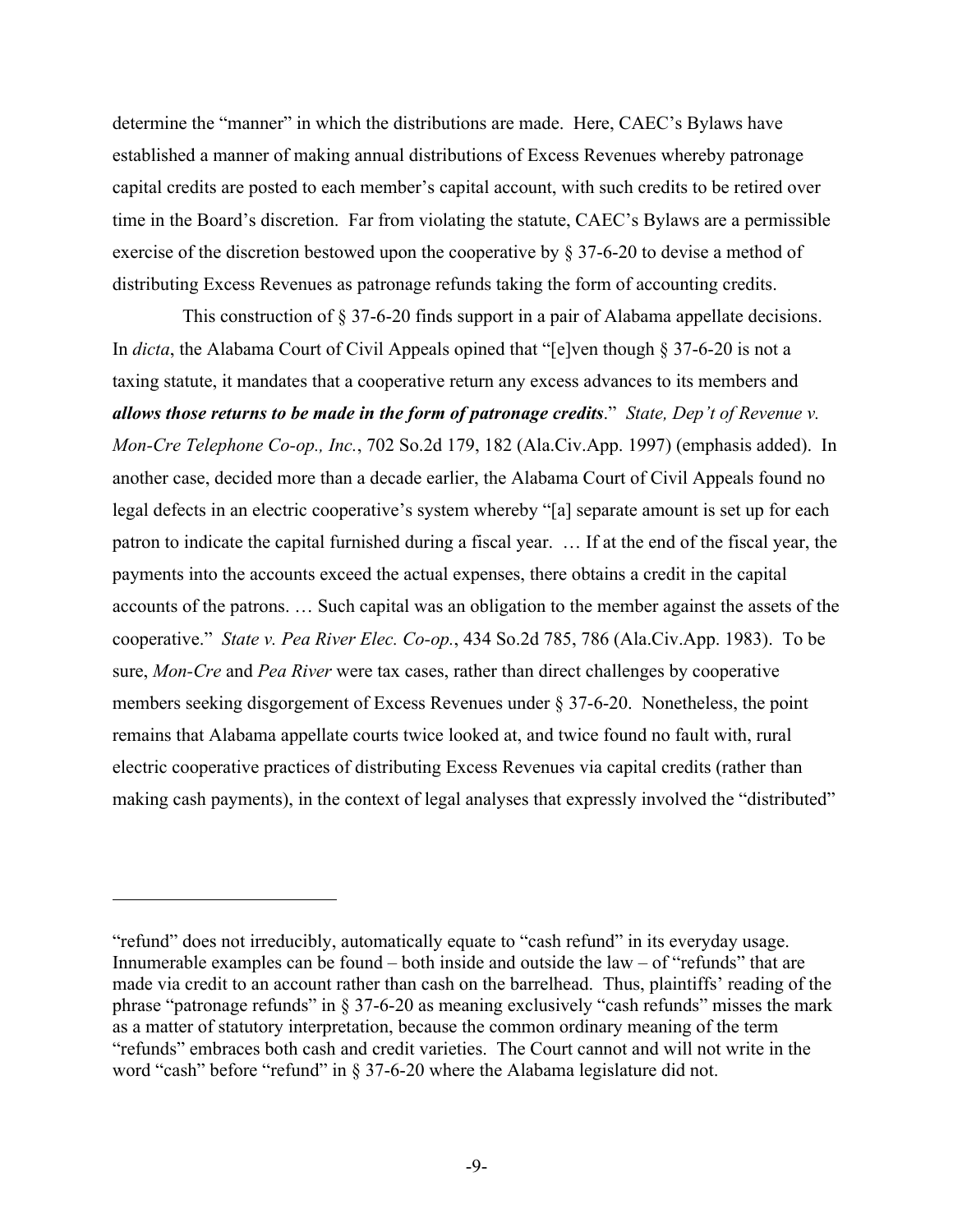language of § 37-6-20. These authorities, and the absence of any countervailing decisions identified by plaintiffs, further reveals the weakness of plaintiffs' legal theory.<sup>9</sup>

In light of the foregoing, the undersigned is of the opinion that plaintiffs' claims – which, again, are predicated on the notion that § 37-6-20 requires CAEC to pay out Excess Revenues to members in cash on an annual basis – fail, as a matter of law. As a matter of statutory interpretation, the Court finds that § 37-6-20 contains no such cash payout requirement, and no provisions forbidding distribution of Excess Revenues via capital credits, as contemplated by CAEC's Bylaws and as approved by the Alabama Court of Civil Appeals. In light of this construction of § 37-6-20, plaintiffs cannot sustain viable claims against CAEC on the theory that the statute requires annual cash payments to members (rather than allocation of accounting credits). $^{10}$ 

 $10$  In reaching this conclusion, the Court has carefully considered plaintiffs' counterarguments. For example, plaintiffs point to other states' electric cooperative statutes, observing that the legislatures of certain other states (such as Tennessee, which plaintiffs highlight in their brief) have drafted statutory language specifically authorizing the use of patronage credits as an alternative method of distribution. (*See* doc. 25, at Exhs. B & C.) But the Tennessee statute went into effect in 1988, whereas the Alabama statute was enacted in 1939. Plaintiffs do not explain how a 1988 Tennessee statute sheds light on the Alabama legislature's intent nearly a half century earlier. More broadly, plaintiffs identify no canon of statutory construction under which a legislature's intent may be gleaned from looking at statutes enacted by some other legislature at some other time, absent any evidence of "common drafting heritage" (Continued)

<sup>&</sup>lt;sup>9</sup> Defendant has also brought to the Court's attention a ruling entered in the Circuit Court of Coffee County, Alabama in a case styled *Sowell Gregory, Jr. et al. v. Covington Electric Cooperative, Inc.*, Case No. CV-2014-900200.00, which involves claims strikingly similar to those asserted here. On May 1, 2015, an Alabama circuit judge held that "the allocation of credits, as opposed to cash, is not a violation of the statute in question and complies with the contract formed by the bylaws. Therefore there can be no claim for which relief can be granted based upon the argument that the statute or bylaws have been violated." (Doc. 27, Exh. B, at 2.) Three months later, the trial judge presiding over the *Gregory* matter vacated the order of dismissal based on allegations of partiality arising from the fact that the judge's stepfather is a trustee/board member of another Alabama electric cooperative facing similar legal challenges. (Doc. 33, Exh. A.) In vacating the dismissal order and recusing himself, the *Gregory* judge made clear that neither he nor any of his family members had a financial interest in the Coffee County action, that neither his stepfather nor the cooperative with which his stepfather is affiliated were involved in the *Gregory* litigation, and that he had no bias or prejudice that would disqualify him from serving as a judge in that case. (*Id.*) Nonetheless, he did recuse himself and vacate the dismissal order. Plaintiffs have neither cited nor furnished the Court with copies of any Alabama trial court rulings contrary to *Gregory*.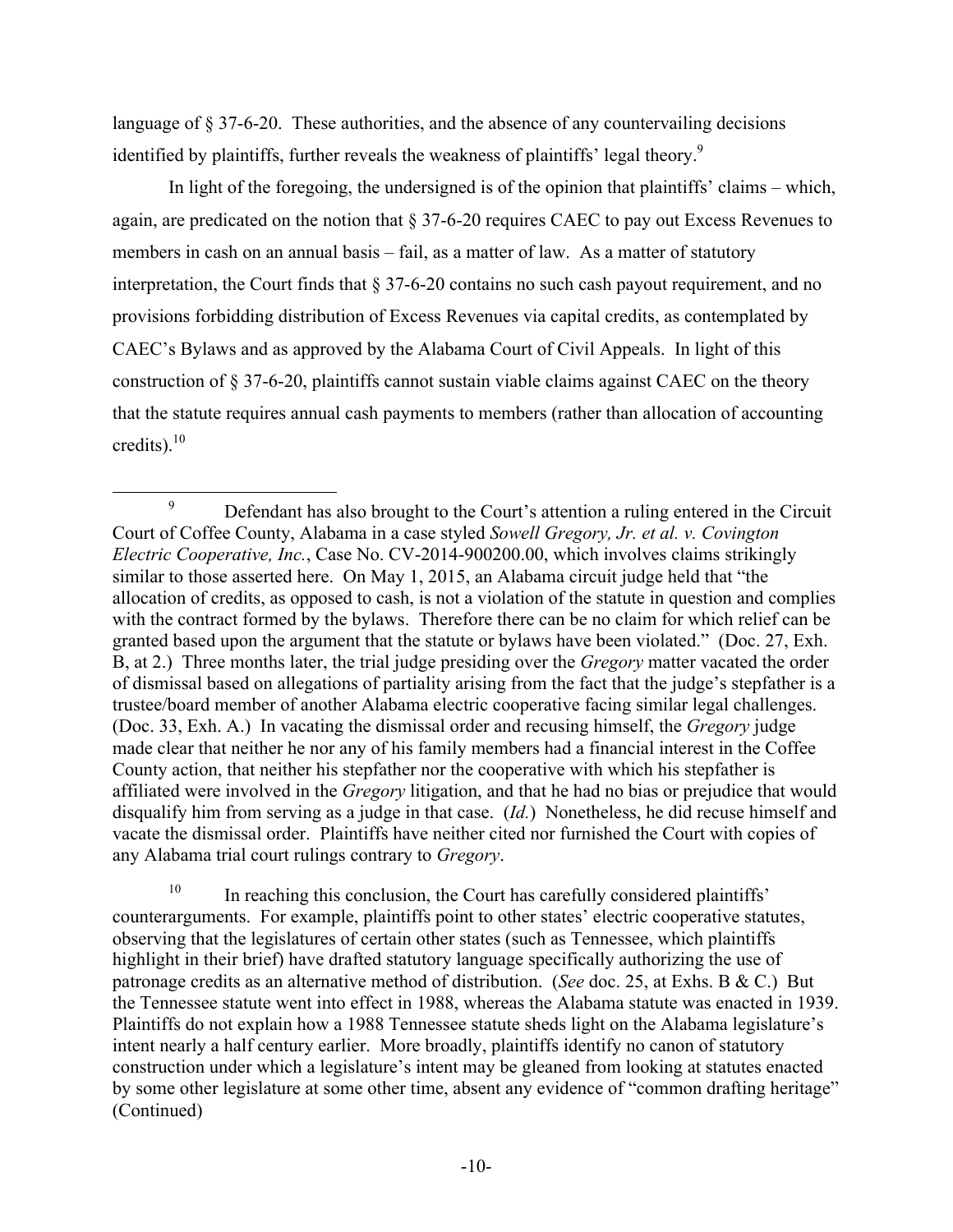#### *C. CAEC Bylaws Allow Use of Capital Credits in Lieu of Refunds.*

As discussed *supra*, the Court finds as a matter of statutory interpretation that Alabama Code § 37-6-20 does not require electric cooperatives like CAEC to distribute Excess Revenues to members in the form of annual cash payments. Because plaintiffs' Complaint is expressly tethered to the notion that the statute does in fact require cash distributions (as opposed to distribution via accounting credits to members' capital accounts), defendant's Motion to Dismiss is properly granted. That said, even if plaintiffs were correct that  $\S 37-6-20$  required distributions to be made in cash, the Complaint would still fail to state a claim upon which relief can be granted, and dismissal would remain proper.

To understand this determination, one need look no further than CAEC's Bylaws. Again, it is undisputed that those Bylaws describe a system under which CAEC issues patronage credits (including, though perhaps not limited to, Excess Revenues) to each member's capital account. The Bylaws further contain the following provision:

1

beyond counsel's unvarnished say-so. In Exhibit C, plaintiffs theorize that the fact that six other states have amended their statutes to allow for capital credits "is an admission that the original versions … did not." (Doc. 25, Exh. C, at 5.) There has certainly been no "admission" by the Alabama legislature. Moreover, it is equally plausible (if not more so) that these states amended their electric cooperative statutes to eliminate plaintiff-generated confusion and to prevent overzealous plaintiffs from seizing on a capital credit mechanism that the legislatures had never intended to prohibit in the first place. (The Alabama legislature may have seen no reason to clarify its statute given the Alabama Court of Civil Appeals' opinion in *Mon-Cre* that § 37-6-20, as presently formulated, allows distribution of Excess Revenues via accounting credits.) Tellingly, in its multistate survey, plaintiffs identify not a single appellate authority from any of these other states construing their parallel excess revenue statutes in the manner that plaintiffs would have this Court interpret § 37-6-20. Next, plaintiffs rely on the different language found in an agricultural cooperative statute codified at Alabama Code § 2-10-103 as proof that the Alabama legislature intended to forbid distributions by capital credit in the electric cooperative statute. But the agricultural cooperative statute does not provide the stark contrast that plaintiffs ascribe to it; rather, plaintiffs are comparing apples to oranges. Nothing in § 2-10-103 would support a reasonable inference that the Alabama legislature intended § 37-6-20 to mandate cash payouts. Much like in § 2-10-103, an Alabama statute governing electric cooperatives authorizes them "[t]o do and perform any and all other acts and things and to have and exercise any and all other powers which may be necessary, convenient or appropriate to accomplish the purposes for which the cooperative is organized," Ala. Code  $\S 37-6-3(23)$ , which is surely broad enough to include the issuance of patronage credits in members' capital accounts.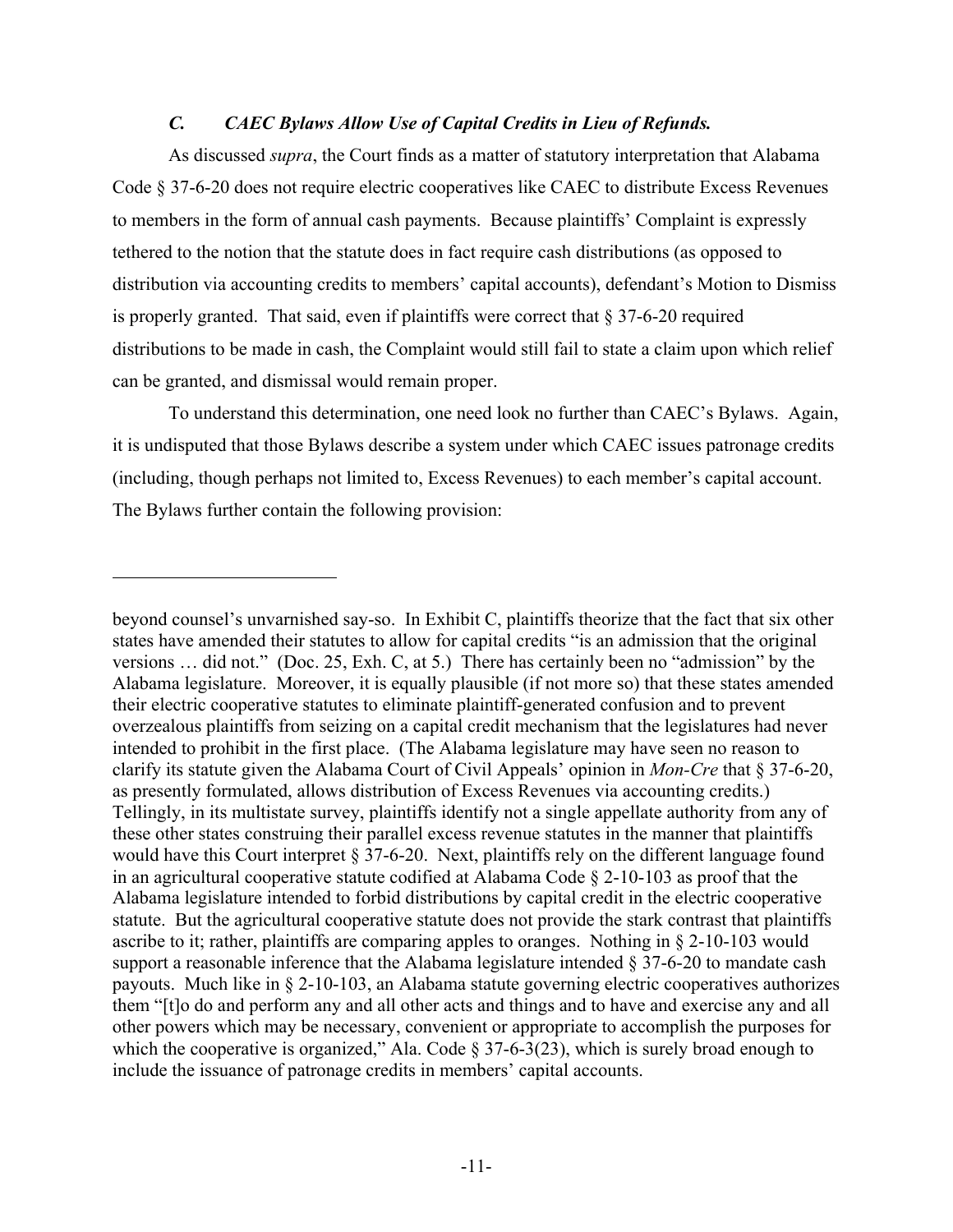"All such amounts credited to the capital account of any patron shall have the same status as though they had been paid to the patron in cash in pursuance of a legal obligation to do so and the patron had then furnished the Cooperative corresponding amounts for capital."

The Bylaws also demonstrate recognition by CAEC and its patrons that the Bylaws "shall constitute and be a contract between the Cooperative and each patron, and both the Cooperative and the patrons are bound by such contract." Plaintiffs readily acknowledge in their pleadings that the Bylaws represent a binding contract between CAEC and its members.<sup>11</sup>

The significance of the above-quoted Bylaws language is this: As part of their contract with CAEC, plaintiffs (and all other members of the cooperative) agreed that funds credited to their individual capital accounts were the same as if CAEC had paid them out in cash in compliance with a legal obligation and plaintiffs had then returned those funds to CAEC as capital contributions. So the contract sets forth plaintiffs' agreement that amounts credited to their capital accounts are the equivalent of cash payouts that plaintiffs then return to CAEC for capital. Thus, even if § 37-6-20 required CAEC to distribute Excess Revenues to plaintiffs in cash each year, the Bylaws say that everyone agrees the members' capital account credits are effectively cash payouts voluntarily returned by the members to CAEC as capital contributions. This provision of the Bylaws would, on its face, eradicate any violation of § 37-6-20 caused by CAEC's distribution of accounting credits rather than cash, inasmuch as the members had agreed to plow any cash they received back into the cooperative as capital. Seen through this lens, the conduct plaintiffs ascribe to CAEC does not violate the statute because the Bylaws erase the distinction between cash payouts and capital account credits by saying that even if plaintiffs were statutorily entitled to the former, plaintiffs authorize CAEC to use them as the latter. There can be no violation of § 37-6-20 where CAEC is crediting Excess Revenues in the manner that plaintiffs themselves have authorized it to do, even if CAEC were required by statute to make

 $11$  In Count Two of their Complaint, plaintiffs purport to bring a state-law breach of contract claim against CAEC, relying on the Bylaws. Specifically, the Complaint includes allegations that "[a] written contract exists between Plaintiffs and Defendant and between each putative class member and Defendant through Defendant's bylaws." (Doc. 1, Exh A, ¶ 27.) Plaintiffs further allege in their Complaint that CAEC breached the contract created by those bylaws "by retaining excess revenues in violation of Section 37-6-20." (*Id.*, ¶ 30.) Given the express allegations of their Complaint, plaintiffs cannot (and do not) deny that the Bylaws create a legally binding contract between themselves and CAEC.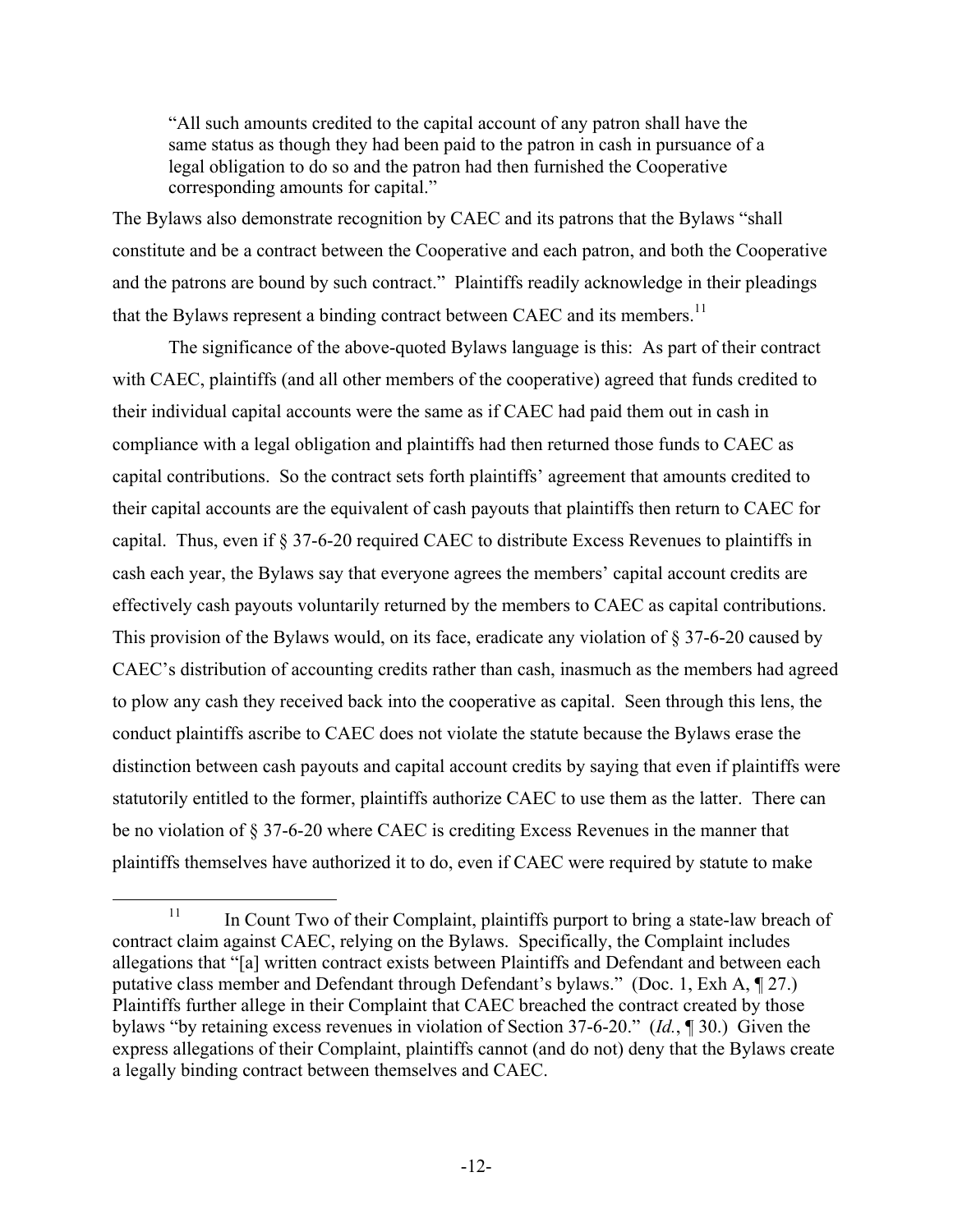cash payouts.<sup>12</sup> Accordingly, the Court finds that even if  $\S 37-6-20$  is properly interpreted as requiring cash distribution of Excess Revenues each year, plaintiffs and other CAEC members have contracted away that right by agreeing in the Bylaws to return such cash payments to CAEC as capital contributions, with the result being that no cash changes hands and CAEC records those contributions as accounting credits. In that scenario, there is no statutory violation, and plaintiffs' claims fail as a matter of law. Defendant's Motion to Dismiss is properly granted on this separate, independent ground, as well.<sup>13</sup>

<sup>&</sup>lt;sup>12</sup> Once again, plaintiffs' counterarguments are not persuasive. Plaintiffs would have the Court jettison this feature of the Bylaws as being "in conflict with the statute" and therefore "void." (Doc. 25, at 21.) It is true, of course, that under Alabama law "contracts specifically prohibited by law, or the enforcement of which violates the law … are void and unenforceable." *Carraway Methodist Health Systems v. Wise*, 986 So.2d 387, 396 (Ala. 2007) (citations omitted). But nothing in the challenged provision of the Bylaws conflicts with plaintiffs' interpretation of § 37-6-20. If plaintiffs are correct, § 37-6-20 says that Excess Revenues must be distributed in cash to members. Even under plaintiffs' reading, § 37-6-20 does not impose any constraints on what members may do with those funds after they receive them. In other words, nothing in plaintiffs' interpretation of § 37-6-20 would bar members from voluntarily returning all Excess Revenues to CAEC as capital contributions. The agreed-upon Bylaws specify that credits in members' capital accounts will be treated as if they were mandatory cash payouts that the members then voluntarily paid back to CAEC as capital. Such an arrangement would not contravene plaintiffs' interpretation of § 37-6-20, which in no way inhibits members from returning distributions to the cooperative for capital credits; therefore, that section of the Bylaws is not void as being in conflict with the statute. Nor do plaintiffs strengthen their position by arguing that "whether, when, and how this refund allegedly occurs is a fact dependent analysis inappropriate for adjudication at this early juncture." (Doc. 25, at 22.) Again, the Complaint and related filings are crystal clear that plaintiffs' theory of relief is that § 37-6-20 requires CAEC to distribute Excess Revenues to members in the form of cash (rather than accounting credits). The Complaint is not grounded in a theory that CAEC has improperly calculated those credits or distributed them at improper intervals; therefore, the fact issues identified in plaintiffs' brief are of no consequence to the legal theory to which plaintiffs' pleadings have staked their case.

<sup>13</sup> The now-vacated *Gregory* decision from Coffee County discussed in footnote 9, *supra*, reached the same conclusion on this point. That circuit judge wrote as follows: "This court does not believe it is against public policy for members of cooperatives to agree by contract to contribute capital to the same entity providing them electricity and over which they have part ownership and control. The court is of the opinion that the statute does not prohibit Plaintiffs from agreeing to donate capital to the cooperative." (Doc. 27, Exh. B, at 2.)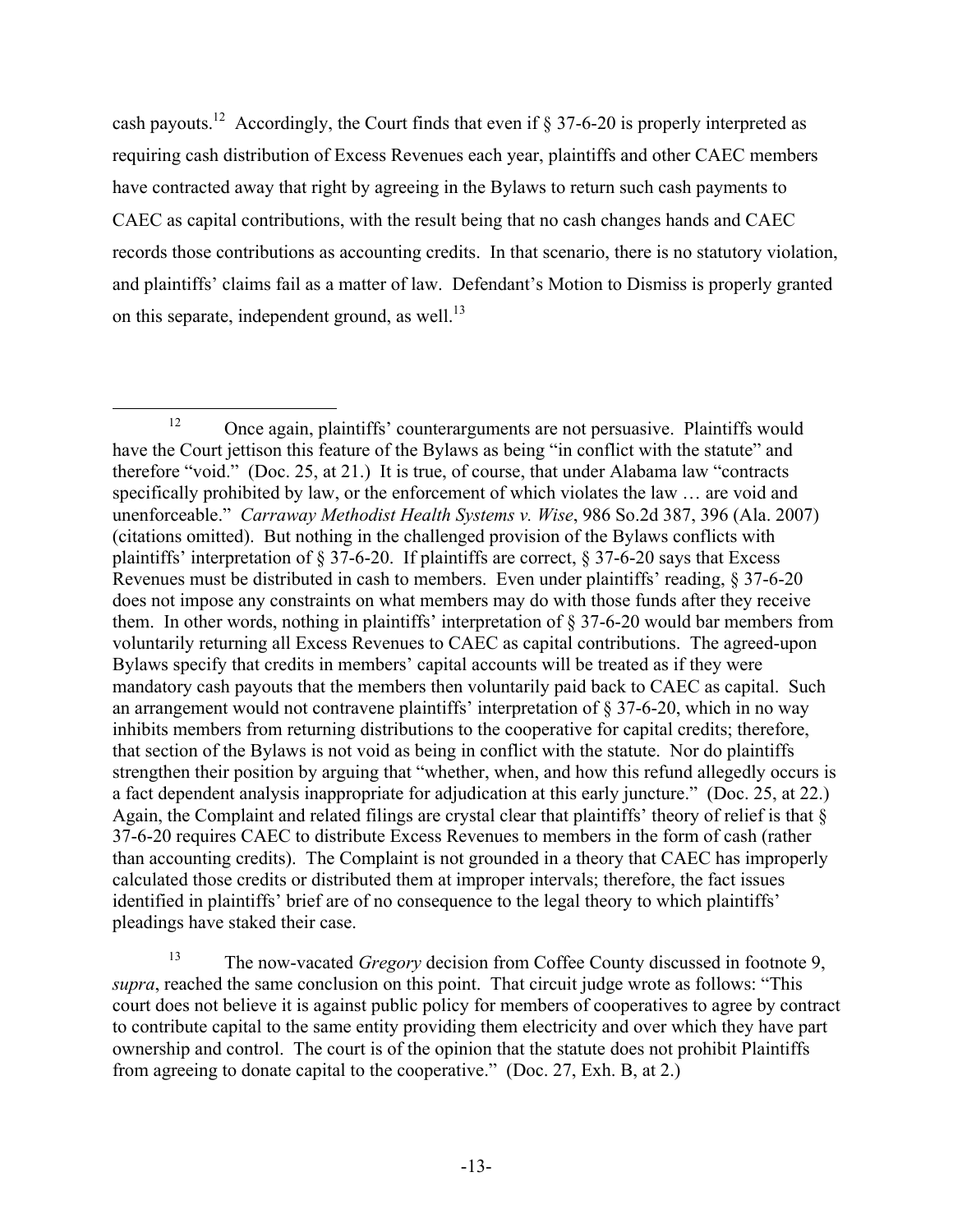## *D. Plaintiffs' Motion for Interlocutory Appeal.*

Also pending is Plaintiffs' Motion for Certification of Interlocutory Appeal (doc. 36). That Motion is aimed at the jurisdictional ruling of August 11, 2015, wherein the Court adopted the Report and Recommendation's conclusion that CAEC properly removed this action under the federal officer removal provisions of 28 U.S.C. § 1442(a). Of course, one criterion for certification of an issue for interlocutory appeal is that "immediate appeal from the order may materially advance the ultimate termination of the litigation." 28 U.S.C. § 1292(b); *see also McFarlin v. Conseco Services, LLC, 381 F.3d 1251, 1259 (11<sup>th</sup> Cir. 2004) ("This is not a* difficult requirement to understand. It means that resolution of a controlling legal question would serve to avoid a trial or otherwise substantially shorten the litigation."). The Court finds that this element is not present here. After all, at the time plaintiffs moved for certification of the jurisdictional issue for interlocutory appeal, CAEC's Motion to Dismiss on the merits had already been briefed and was ripe for adjudication. Under these circumstances, the most efficient means of advancing the ultimate termination of the litigation was to rule on the Motion to Dismiss, after which plaintiffs are free to appeal both the jurisdictional and the merits determinations if they choose, rather than engaging in inefficient piecemeal appeals of jurisdictional and merits rulings. Accordingly, the Motion for Certification of Interlocutory Appeal is **denied**. 14

 <sup>14</sup> Notwithstanding this ruling, several statements in Plaintiffs' Motion for Certification of Interlocutory Appeal warrant clarification. First, plaintiffs state that the August 11 Order "is the first and only holding by any court, in any jurisdiction, that federal jurisdiction of claims against an electric cooperative exists pursuant to the Federal Officer Removal statute, 28 U.S.C. § 1442." (Doc. 36, at 1.) Plaintiffs reinforce the point by declaring, "The Order is the first of its kind." (*Id.* at 3.) Such rhetoric is demonstrably incorrect. *See Kritner v. Arab Elec. Co-op.*, 2015 WL 2354414, \*4 (N.D. Ala. May 14, 2015) (finding that Alabama electric cooperative properly removed action pursuant to § 1442(a) in patronage refund context); *Lake v. Marshall-DeKalb Elec. Co-op.*, 2015 WL 2354384, \*4 (N.D. Ala. May 14, 2015) (same). It also bears noting that plaintiffs never cited any holding by any court, in any jurisdiction, in which § 1442(a) removal jurisdiction had been denied as to an electric cooperative in analogous circumstances. Second, the delegation argument presented on pages 6 and 7 of the Motion for Certification appears to be brand new. Certainly, it is nowhere to be found in plaintiffs' Objection to the Report and Recommendation, and plaintiffs never presented it to this Court until now. (*See* doc. 32, at 5-7.) Third, on page 9 and footnote 1 of their Motion, plaintiffs fault the August 11 Order for not addressing objections that plaintiffs never raised and for not combing plaintiffs' briefs preceding entry of the Report and Recommendation in search of meritorious (Continued)